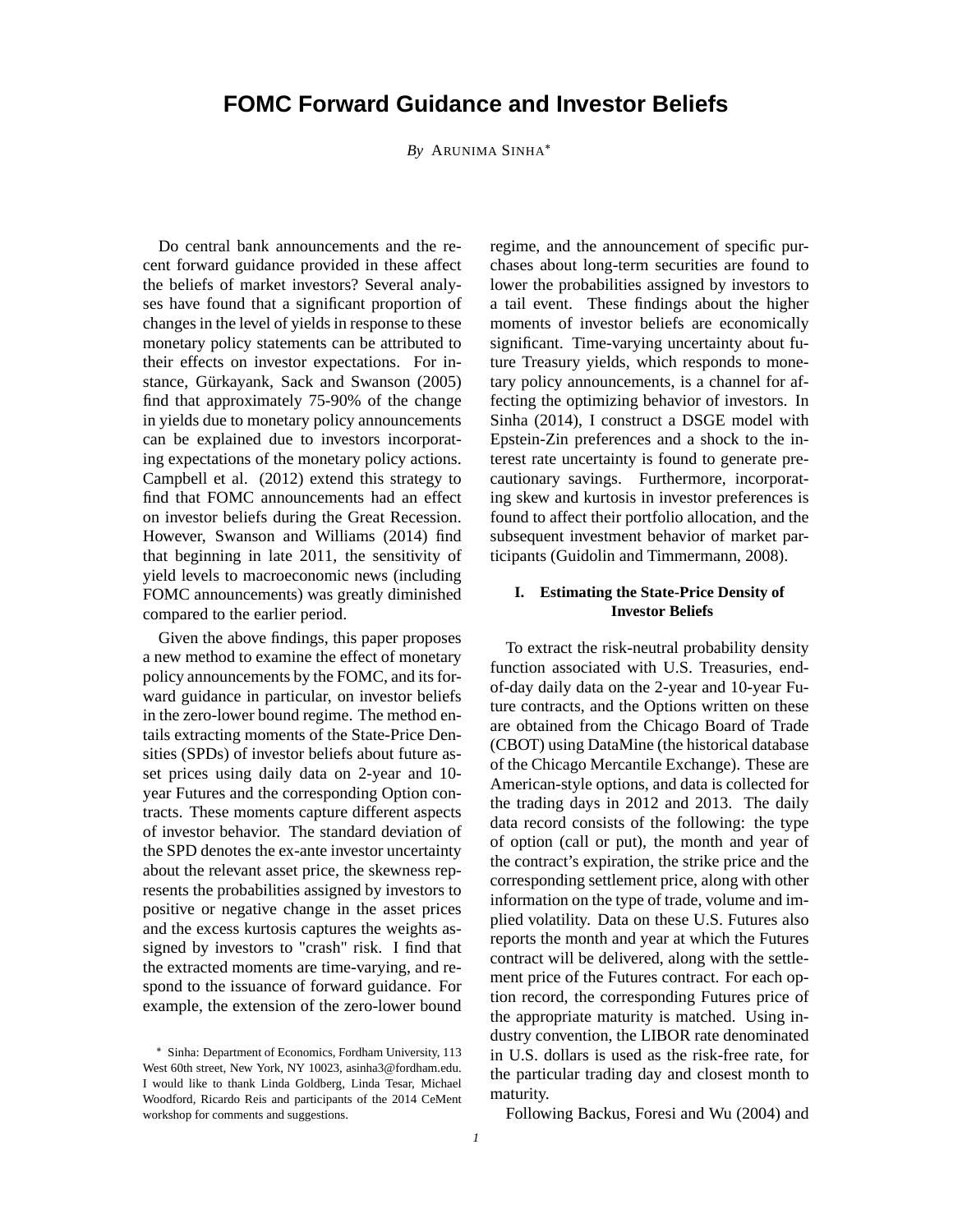Beber and Brandt (2006), the log futures price  $F_t$  over *n*-periods is:

$$
\ln F_{t+n} = \ln F_t + \sum_{j=1}^n x_{t+j} = \log F_t + x_{t+1}^n.
$$

Given this definition, the conditional distribution of  $F_{t+n}$  depends on  $x_{t+1}^n$ . The valuation of a European-style option on the future with expiration date  $t + n$ , with strike price *K* is:

$$
C_{t,n,K} = E_t \left[ M_{t,t+n} \left( F_{t+n} - K \right)^+ \right],
$$

where  $M_{t,t+n}$  is the stochastic discount factor and  $x^+ \equiv \max(0, x)$ . Backus et al. (2004), assume *M* and *F* to be independent. Then, with this risk-neutral specification (and assuming market completeness) and  $M_{t,t+n}$  $M(F_t, F_{t+n})$ , the call price can be written as:

$$
C_{t,n,K} = \int_{0}^{\infty} M_{t,t+n} (F_{t+n} - K)^{+} p_{t,t+n} dF_{t+n}
$$
  
=  $e^{-r_{nt}n} \int_{\ln(K/F_{t})}^{\infty} (F_{t+n} - K) q_{t,t+n} dF_{t+n}$ 

Here  $r_{nt}$  is the continuously compounded  $n$ period interest rate,  $p_{t,t+n} = p(F_t, F_{t+n})$  is the objective probability distribution,  $q_{t,t+n}$  $q(F_t, F_{t+n})$  is the risk-neutral distribution, and the max operator is eliminated by using the bounds of integration.

When the *n*-period log price change is conditionally Gaussian, with standard deviation  $\sigma_n$ , the risk-neutral distribution of  $F_{t+n}$  is conditionally log-normal, and the call price is:

$$
C_{t,n,K}=e^{-r_{nt}n}\left[F_tN\left(d\right)-KN\left(d-\sigma_n\right)\right],
$$

where  $d = \frac{\ln(F_t/K) + \sigma_n^2/2}{\sigma_n}$  $\frac{f(x)+f(x)}{\sigma_{n}}$ , and *N* (*x*) denotes the standard normal cdf at *x*. However, since the SPD can be non-Gaussian, Backus et al. (1997) show that the non-normalities can be captured through a Gram-Charlier expansion of a SPD around a Gaussian density:

$$
C_{t,n,K} \cong e^{-r_{nt}n} [F_t N(d) - KN(d - \sigma_n)]
$$
  
+  $F_t e^{-r_{nt}n} \varphi(d) \sigma_n$   

$$
\begin{bmatrix} \frac{\gamma_{1n}}{3!} (2\sigma_n - d) \\ -\frac{\gamma_{2n}}{4!} (1 - d^2 + 3d\sigma_n - 3\sigma_n^2) \end{bmatrix}
$$

where  $\varphi$  (*d*) is the standard normal density at

*d*, and the parameters  $\gamma_{1n}$  and  $\gamma_{2n}$  correspond to the standard skewness and excess kurtosis respectively.

Finally, the parameters of the expansion of the SPD are estimated by using prices of options with same expiration date, but different strike prices, by numerically solving the nonlinear least-squares (NLLS) problem:

$$
\min_{\sigma_n, \gamma_{1n}, \gamma_{2n}} \sum_{i=1}^N \left[ C_{t,n, K_i} - C_{t,n, K_i} \left( \sigma_n, \gamma_{1n}, \gamma_{2n} \right) \right]^2.
$$

The initial value of the moments used in the NLLS exercise are assumed to be close to the moments for a Gaussian distribution. The main econometric issue in this strategy of extracting the moments of the SPD is that it uses the formulation for European-style options. Melick and Thomas (1997) incorporate the early exercise feature by expressing the American call and put options as convex combinations of upper and lower bounds. The lower bound is the European-style call option price and the upper  $n$  bound is derived in Chaudhary and Wei (1994). On adopting this approach for the T-bonds for the 1995-1999 period, Beber and Brandt (2006) find that the implied moments are not different from those implied by assuming the Europeanstyle call options. Therefore, they conduct their analysis using the European-style option prices. I adopt the same strategy here. Finally, I find the implied moments for only the out-of-the-money options, with  $30-90$  days to maturity.<sup>1</sup> The moments of the extracted SPD moments are shown in the online appendix.

#### **II. Responses to FOMC Forward Guidance**

Over 2012 and 2013, the FOMC statements did not announce any changes in the federal funds rate; therefore, unlike the analyses of Gürkaynak et al. (2005) and Goldberg and Grisse (2013), a "surprise" component of monetary policy announcements is not considered here. However, Woodford (2012) and Campbell et al. (2012) emphasize the importance of issuing forward guidance to influence investor expectations in the recent monetary policy regime.

 $1$ Additionally, in the NLLS problem, the problem may imply negative probabilities. Jondeau and Rockinger (2001) derive positivity constraints for the skewness and kurtosis appearing in the Gram-Charlier expansion.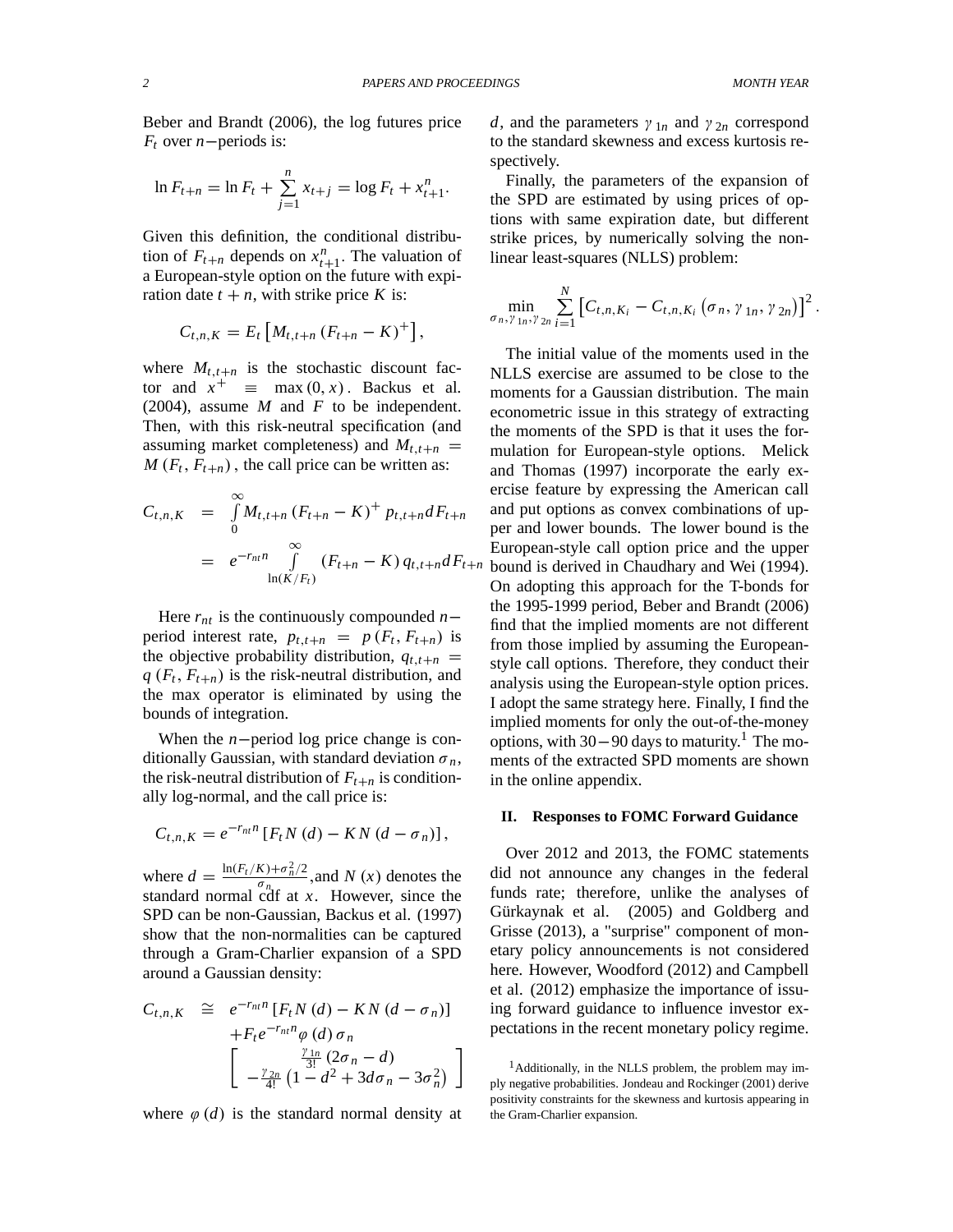Therefore, in the empirical strategy, I parse out the forward guidance provided by the Federal Reserve along the following dimensions: (a) an extension of the period for which the zero-lower bound regime would be held in place, as well as the change to threshold-based criterion (instead of the calendar-based guidance); (b) changes in policy regarding purchases of long-term securities; (c) discussion of economic conditions, and whether these were better or worse than expected and (d) the release of the Survey of Economic Projections and accompanying press conferences. In the following specifications, I will consider the effects of these different dimensions of the FOMC announcements on the ex-ante moments of investor beliefs extracted above.

The following econometric specification is used to test whether the extracted moments respond to FOMC statement releases $2$ :

$$
\Delta m_t = \alpha_t + \beta_t^A D_t^{FOMC} + \theta_t T_t + e_t.
$$

Here  $\Delta m_t$  represents change in the extracted moments of the SPD;  $D_t^A$  is the dummy variable, with  $D_t^{FOMC} = 1$  if there is a FOMC meeting, and  $T_t$  is the time to maturity. The change in the moments with respect to their levels two days before is considered  $(m_t - m_{t-2})$ , since there is a general increase in the media coverage before the statement day. Then, to test whether the forward guidance contained in the FOMC statements have an effect, the following dummy variables are also introduced:  $D_t^{EA}$ , which is 1 for the statements that indicated that economic activity had "paused" or "decelerated" (thus indicating worsening economic conditions),  $D_t^{Dates}$ is 1 if calendar-based guidance is extended, or threshold-based guidance is introduced and  $D_t^{Long}$  $t_t^{Long}$  is 1 when specific policies regarding the purchase of long-term securities are announced. The online appendix presents the dates corresponding to these dummy variables. Finally, to examine whether the moments respond to the release of the Survey of Economic Projections (SEP) and press conferences, a dummy variable is introduced, but no statistically significant effects are found.

#### *A. Effects on Standard Deviation*

The FOMC statements that extended the zerolower bound regime, as well as specified the purchases of long-term Treasury securities and Mortgage-Backed Securities (MBSs) are found to increase the ex-ante uncertainty for the 10 year Treasury yield at the 30-90 day horizon, as shown in table 1. These announcements may have been interpreted by investors as the economy doing less well than expected, and the statements were perceived as "negative" news about the economy. The uncertainty corresponding to the 2-year yield is not found to respond to the forward guidance provided in a statistically significant manner.

#### *B. Effects on Skewness*

The skewness for the 2-year and 10-year Treasury securities are found to be positive on average. Therefore, during the recovery period of 2012-13, investor beliefs are weighted towards positive (negative) changes in these Treasury yields (prices). Table 2 shows that FOMC announcements have a positive effect on skewness for the 2-year yields (both signed and absolute skewness measures), and but have no effect on the 10-year yield skewness. Statements that indicate specific policy measures regarding the purchases of long-term securities are found to reduce investors' skewness, and push the distribution closer to a Gaussian distribution across the cross-section of maturities. Thus, investors were putting greater probability of no change in either of these Treasury prices following the statements. The extension of the zero-lower bound is also found to reduce the skewness for the 10-year security. The announcements which contain information about worsening economic activity or changes in the expected lift-off dates do not affect the skewness for the 2-year yield.

#### *C. Effects on Excess Kurtosis*

For the trading days in 2012 and 2013, the excess kurtosis for the 2-year yield is not statistically different from a Gaussian distribution, while the 10-year distribution shows negative kurtosis with respect to a normal distribution. The latter implies that investors were placing less weight on crash risk, relative to a Gaussian distribution. FOMC announcements are found

 $2A$  similar specification is used by Beber and Brandt (2006).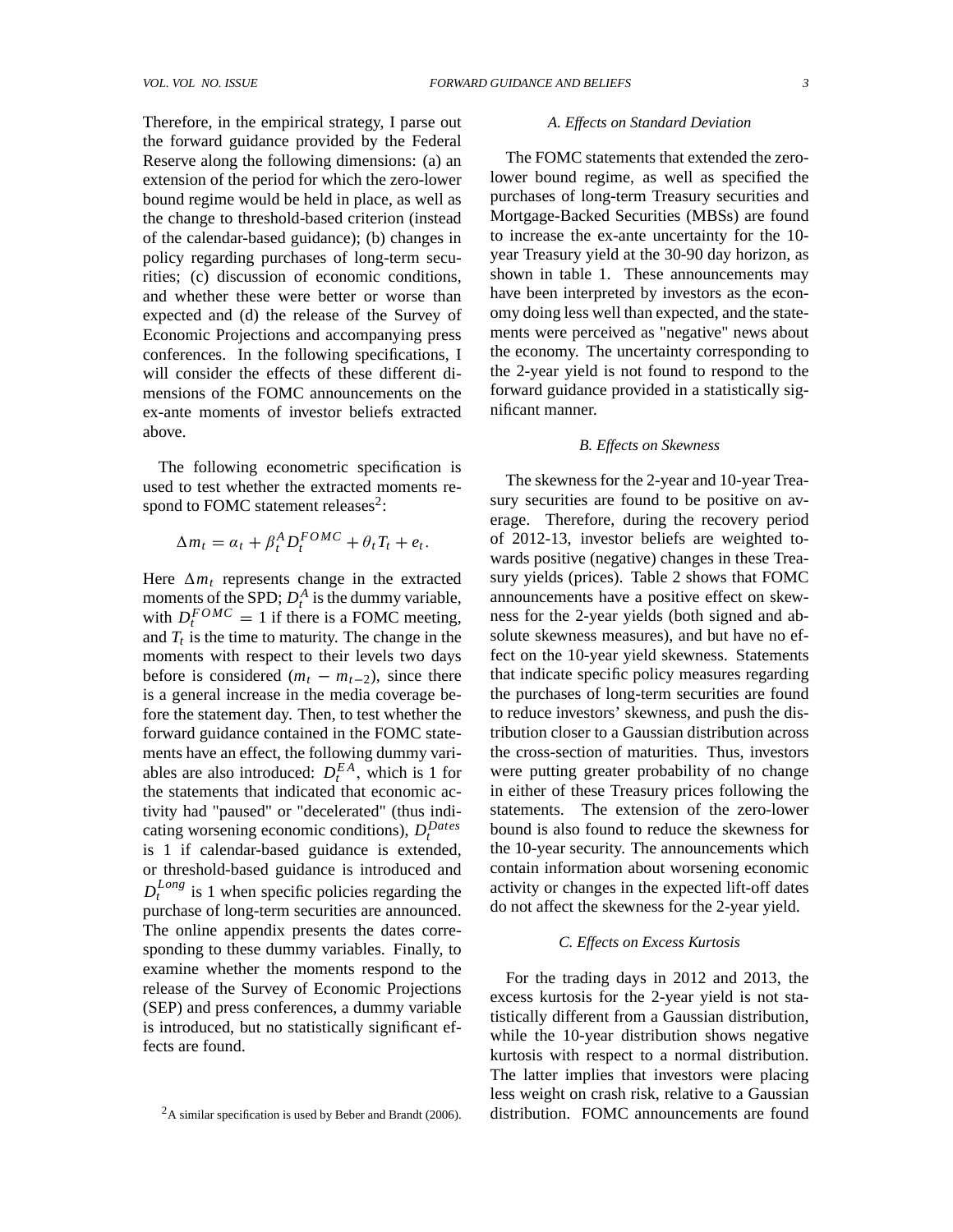to reduce the kurtosis for the 2-year prices, but have no effect on the kurtosis of the 10-year security, as shown in table 3. However, when economic activity is noted to be "paused" or "decelerating", the excess kurtosis rises for the 10 year security, signifying that investors are placing larger mass on the tails of their distribution. The statements regarding further long-term asset purchases and changes in the continuation of the zero-lower bound regime have the opposite effect: in response to these, the excess kurtosis is lowered further for the 10-year yield, implying that investors are reducing their probabilities of a crash risk even more.

### **III. Conclusions**

The analysis above shows that ex-ante investor beliefs respond to forward guidance provided by the FOMC. Even though asset yield levels are not found to respond to the announcements, an exploration of the higher moments shows that market participants are taking the information provided into account. The results further suggest that forward guidance has a greater effect on the investor beliefs about the long-term asset yields. Since these moments affect the investment behavior of economic agents, considering these responses could be significant for the communication of monetary policy.

## **REFERENCES**

- Backus, D. K., S. Foresi and L. Wu.: 2004, "Accounting for Biases in Black-Scholes", New York University, working paper.
- Beber, A. and M.W. Brandt.: 2006, "The Effect of Macroeconomic News on Beliefs and Preferences: Evidence from the Options Market", *Journal of Monetary Economics* **53**, 1997- 2039.
- Campbell, J. R., C.L. Evans, J.D.M. Fisher and A. Justiniano.: 2012, "Macroeconomic Effects of Federal Reserve Forward Guidance", Federal Reserve Bank of Chicago, working paper 2012-03.
- Chaudhary, M. and J. Wei.: 1994, "Upper Bounds for American Futures Options: A Note", *Journal of Futures Markets* **14**, 111– 116.
- Goldberg, L.S. and C. Grisse.: 2013, "Time Variation in Asset Price Responses to Macro Announcements", Federal Reserve Bank of New York Staff Reports No. 626.
- Guidolin, M. and A. Timmermann.: 2008, "International Asset Allocation under Regime Switching, Skew and Kurtosis Preferences", *Review of Financial Studies* **21**, 889-935.
- Gürkaynak, R., B. Sack and E. T. Swanson.: 2005, "Do Actions Speak Louder Than Words? The Response of Asset Prices to Monetary Policy Actions and Statements", *International Journal of Central Banking* **1**, 55 - 93.
- Jondeau, E. and M. Rockinger.: 2001, "Gram-Charlier Densities", *Journal of Economic Dynamics and Control* **25**: 1457-83.
- Melick, W.R. and C.P. Thomas.: 1997, "Recovering an Asset's Implied SPD from Option Prices: An Application to Crude Oil During the Gulf Crisis", *Journal of Financial and Quantitative Analysis* **32**, 91-115.
- Sinha, A.: 2014, "Monetary Policy Uncertainty and Investor Beliefs", Fordham University, working paper.
- Swanson, E.T. and J.C. Williams.: 2014, "Measuring the Effect of the Zero Lower Bound on Medium- and Long-Term Interest Rates", *American Economic Review* **104(10)**, 3154- 3185.
- Woodford, M.: 2012, "Methods of Policy Accommodation at the Interest-Rate Lower Bound", speech at the Jackson Hole symposium.